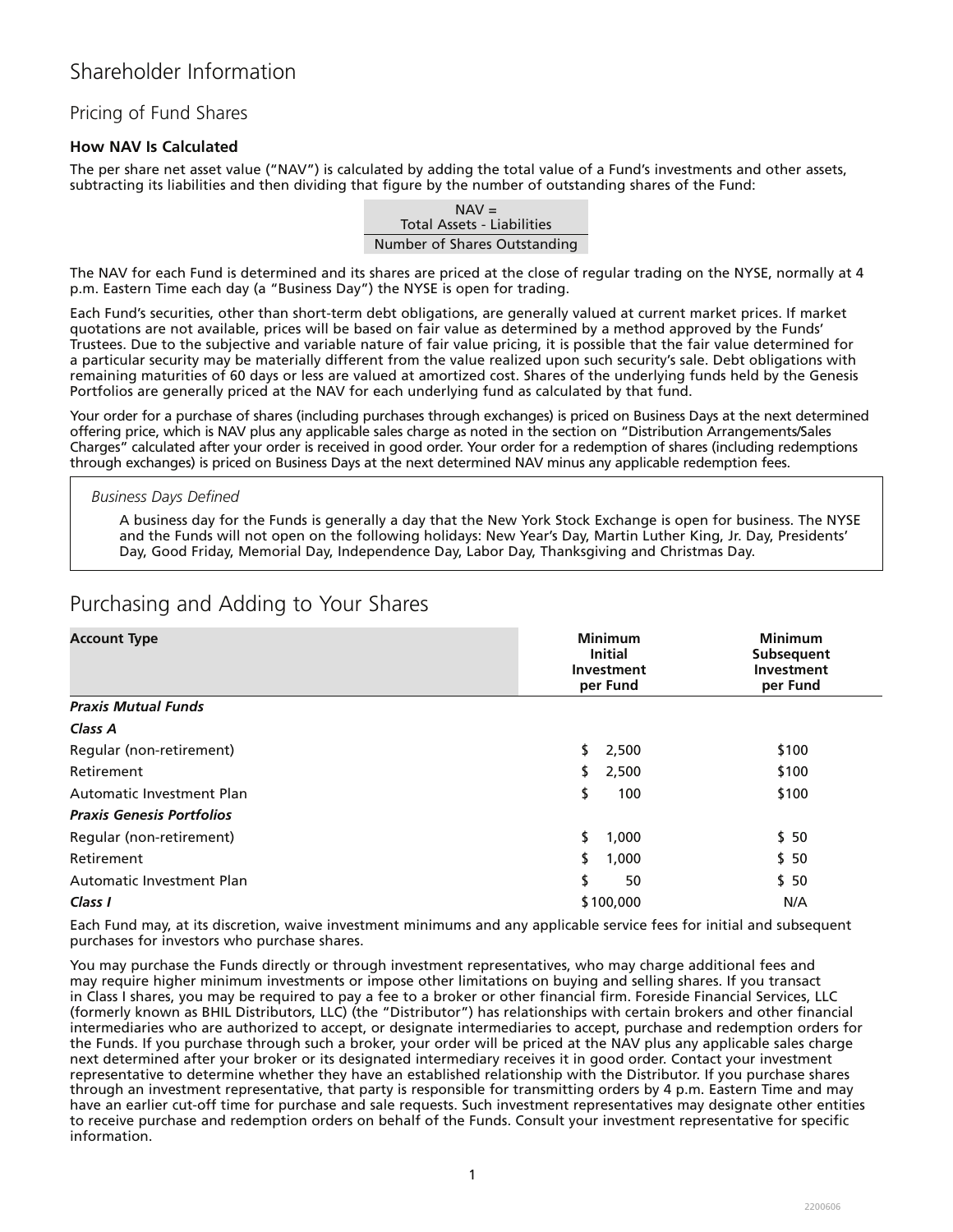## Purchasing and Adding to Your Shares (continued)

All checks must be in U.S. Dollars drawn on a domestic bank. The Funds will not accept payment in cash or money orders. The Funds will not accept postdated checks, or any conditional order or payment. To prevent check fraud, the Funds will not accept third party checks, Treasury checks, credit card checks, traveler's checks or starter checks for the purchase of shares.

U.S. Bank Global Fund Services (the "Transfer Agent") will charge a \$25 fee against a shareholder's account, in addition to any loss sustained by the Funds, for any payment that is returned. It is the policy of the Funds not to accept applications under certain circumstances or in amounts considered disadvantageous to shareholders. The Funds reserve the right to reject any application.

### *Customer Identification Program*

To help the government fight the funding of terrorism and money laundering activities, Federal law requires all financial institutions to obtain, verify and record information that identifies each person who opens an account and to determine whether such person's name appears on government lists of known or suspected terrorists and terrorist organizations.

When you open a new account to buy shares of the Funds, the Funds or your investment representative will ask your name, address, date of birth, taxpayer identification or other government identification number and other information that will allow the Funds to identify you. If you are opening the account in the name of a legal entity (e.g., partnership, limited liability company, business trust, corporation, etc.), you must also supply the identity of the beneficial owners. If the Funds or your investment representative are unable to adequately identify you within the time frames set forth in the law, your shares may be automatically redeemed. If the net asset value per share has decreased since your purchase, you will lose money as a result of this redemption. In the event of fraud or wrongdoing, your assets will not be redeemable, and the account will be frozen.

*Instructions for Opening or Adding to an Account* 

### **By Regular Mail**

Initial investment:

- 1. Carefully read and complete the application. Establishing your account privileges now saves you the inconvenience of having to add them later.
- 2. Make check or bank draft payable to "Praxis Mutual Funds".
- 3. Mail to: Praxis Mutual Funds c/o U.S. Bank Global Fund Services P.O. Box 701 Milwaukee, WI 53201-0701.

The Funds do not consider the U.S. Postal Service or other independent delivery services to be its agents. Therefore, deposit in the mail or with such services, or receipt at U.S. Bank Global Fund Services post office box, of purchase orders does not constitute receipt by the Transfer Agent of the Fund. Receipt of purchase orders is based on when the order is received at the Transfer Agent's offices.

Subsequent investment:

- 1. Use the investment slip attached to your account statement. Or, if unavailable, include the following information on a piece of paper:
	- Fund name and Fund number
	- Amount invested
	- Account name
	- Account number

Include your fund number and account number on your check.

- 2. Mail to: Praxis Mutual Funds
	- c/o U.S. Bank Global Fund Services P.O. Box 701 Milwaukee, WI 53201-0701.

The Funds do not consider the U.S. Postal Service or other independent delivery services to be its agents. Therefore, deposit in the mail or with such services, or receipt at U.S. Bank Global Fund Services post office box, of purchase orders does not constitute receipt by the Transfer Agent of the Fund. Receipt of purchase orders is based on when the order is received at the Transfer Agent's offices.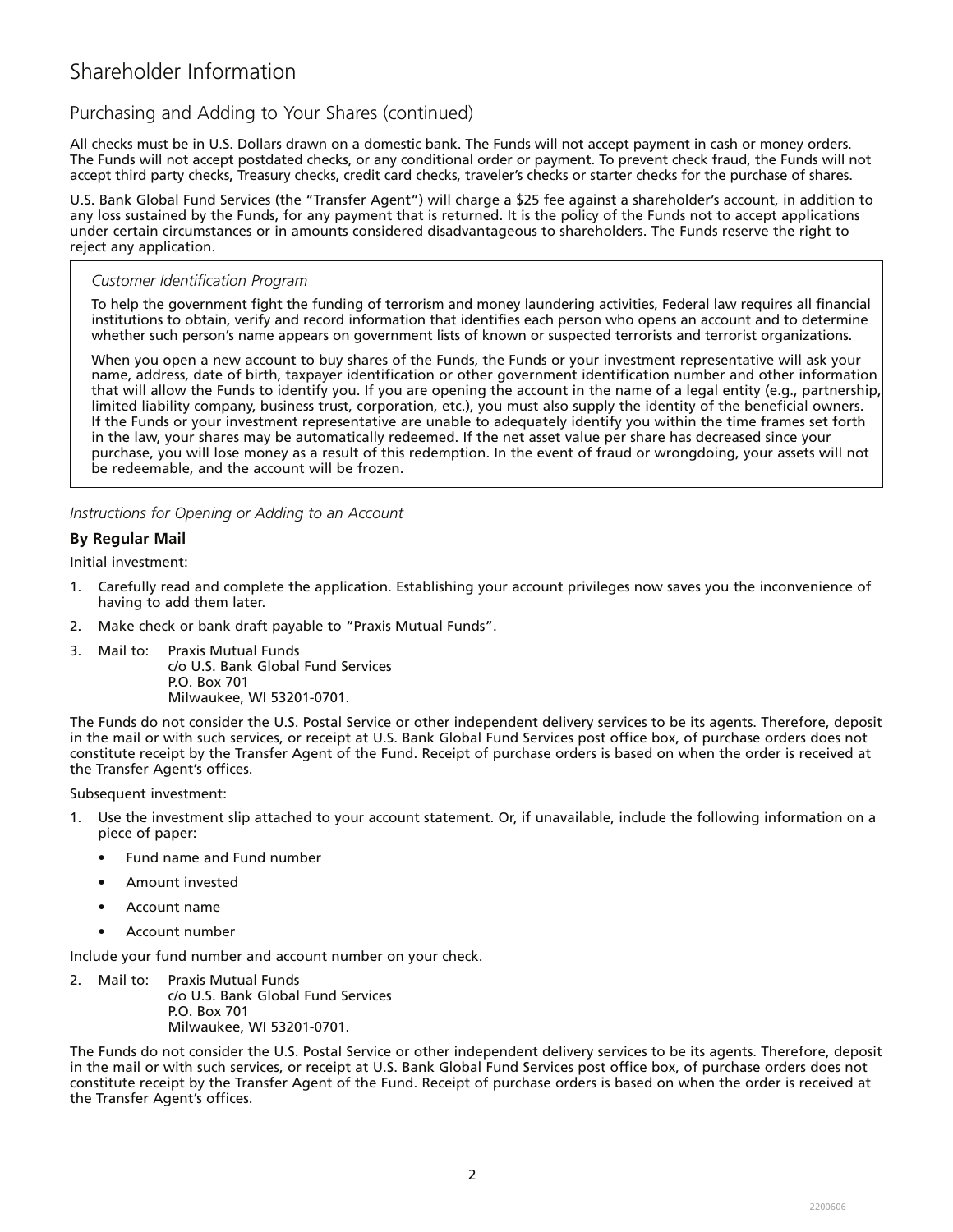## Purchasing and Adding to Your Shares (continued)

#### *Avoid 24 Percent Tax Withholding*

The Funds are required to withhold 24 percent of taxable dividends, capital gains distributions and redemptions paid to shareholders who have not provided the Fund with their certified Taxpayer Identification Number in compliance with IRS rules. To avoid this, make sure you provide your correct Tax Identification Number (Social Security Number for most investors) on your account application.

### **By Overnight Service**

Please call (800) 977-2947 for mailing instructions.

#### **Telephone Purchases**

Unless the telephone options were declined on the account application, investors may purchase additional shares of the Funds by calling (800) 977-2947. If you established your bank information at the time of application, and your account has been open for at least 7 business days, telephone orders will be accepted via electronic funds transfer from your bank account through the Automated Clearing House ("ACH") network. Your bank must be a member of the ACH network, and you must have banking information established on your account prior to making a purchase. If your order is received in proper form prior to 4 p.m. Eastern Time, your shares will be purchased at the applicable price calculated on the day your order is placed.

Telephone trades must be received by or prior to market close. During periods of high-market activity, shareholders may encounter higher than usual call waits. Please allow sufficient time to place your telephone transaction. Once a telephone transaction has been placed, it cannot be canceled or modified after the close of regular trading on the NYSE (generally, 4:00 p.m., Eastern Time).

#### *Electronic vs. Wire Transfer*

Wire transfers allow financial institutions to send immediately cleared and available funds to each other almost instantaneously. When funds are sent through the ACH network the process of debiting or crediting your account may take 2-3 days, and the funds may not be considered clear and available for up to 15 calendar days.

#### **Internet Purchases**

Unless the internet options were declined on the account application, investors may purchase additional shares through the internet. After your account is established, you may set up a user ID and password by logging onto www.praxismutualfunds.com. This will enable you to purchase shares by having the purchase amount deducted from your bank account by electronic funds transfer via the ACH network. Your fund account must be set up with bank account instructions and your bank must be an ACH member to complete internet transactions.

The Fund employs procedures to confirm that transactions entered through the internet are genuine. These procedures include passwords, encryption and other precautions reasonably designed to protect the integrity, confidentiality and security of shareholder information. The Funds and the Transfer Agent will not be responsible for any loss, liability or expense for any fraudulent or unauthorized instructions entered via the internet.

### **By Wire Transfer**

Note: Your bank may charge a wire transfer fee.

#### For initial investment:

If you are making your first investment in the Funds, before you wire funds, the Transfer Agent must have a completed account application. You may mail, fax, or overnight delivery your account application to the Transfer Agent. Upon receipt of your completed account application, the Transfer Agent will establish an account for you and a customer service representative will contact you with the account number and wire instructions. If you do not receive this information within one business day, you may call the Transfer Agent at (800) 977-2947. Your bank must include both the name of the Fund you are purchasing, the account number, and your name so that monies can be correctly applied. Your bank may charge a wire transfer fee. Please call (800) 977-2947 to advise the Transfer Agent of your intent to wire funds. This will help ensure proper credit upon receipt of your wire.

Wired funds must be received prior to 4 p.m. Eastern Time to be eligible for same day pricing. The Fund and the Transfer Agent are not responsible for the consequences of delays resulting from the banking or Federal Reserve wire system, or from incomplete wiring instructions.

#### **Automatic Investment Plan**

Once your account has been opened with the initial minimum investment for shareholders in the Praxis Mutual Funds, you may make additional purchases at regular intervals in the Praxis Class A shares through the Automatic Investment Plan. This Plan provides a convenient method to have monies deducted from your bank account for investment into the Fund. There is no minimum initial investment requirement to establish this Plan for shareholders in the Praxis Genesis Portfolio Funds.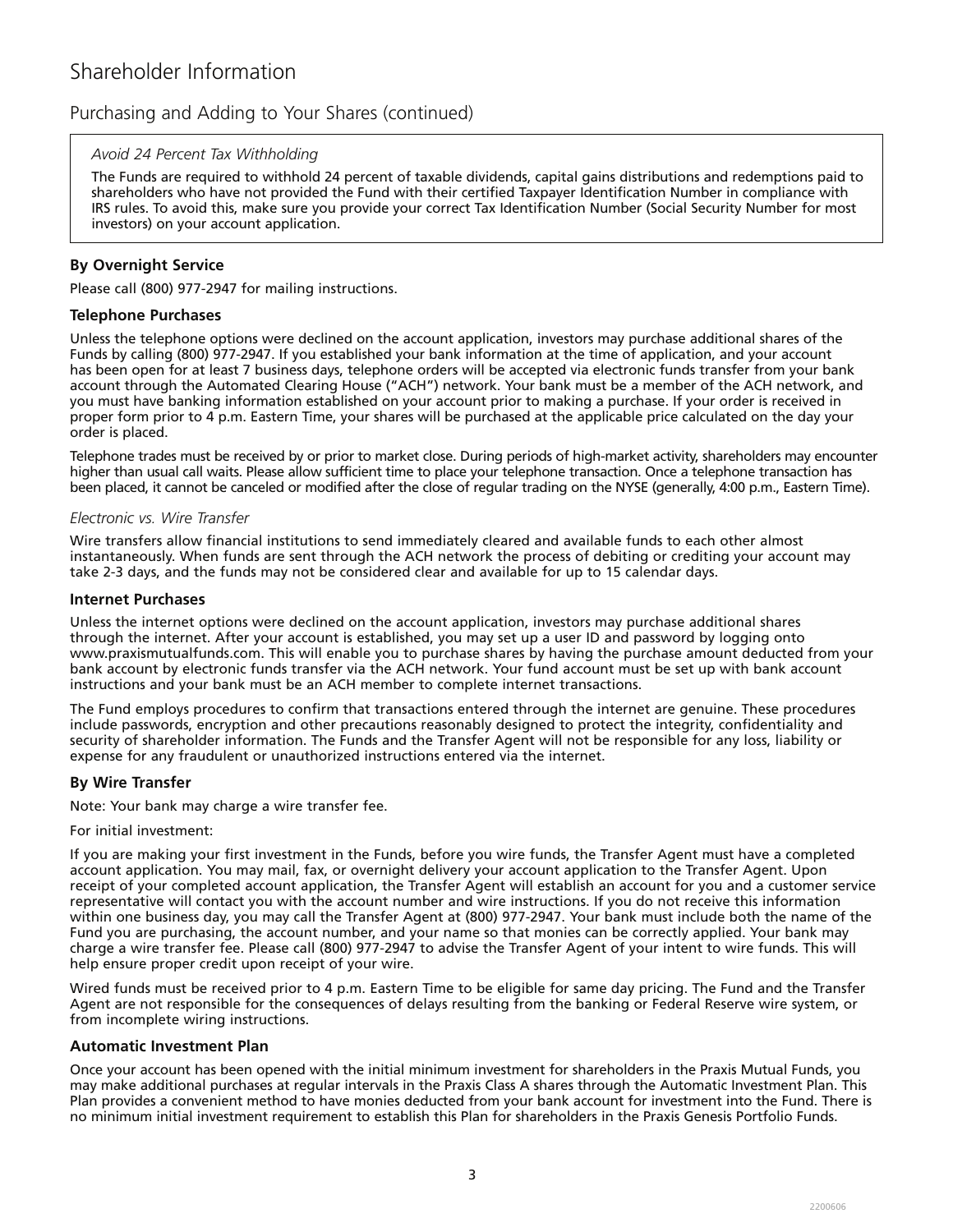## Purchasing and Adding to Your Shares (continued)

Automatic investments can be as little as \$100 per fund for Praxis Funds and \$50 per fund for Genesis Portfolios (see above in the section entitled "Purchasing and Adding to Your Shares" for more information about investment minimums). Your financial institution must be a member of the Automated Clearing House (ACH) network. If your bank rejects your payment, the Fund's transfer agent will charge a \$25 fee to your account. Any request to change or terminate your Automatic Investment Plan should be submitted to the transfer agent 5 days prior to the next automatic investment.

To invest regularly from your bank account:

- 1. Complete the Automatic Investment Plan portion on your Account Application. Make sure you note:
	- Your bank name, address and account number;
	- The amount you wish to invest automatically (minimum \$100 per fund for Praxis Mutual Funds and \$50 per fund for Genesis Portfolios); and
	- How often you want to invest (twice a month, every month, four times a year, twice a year or once a year).
- 2. Attach a voided personal check or savings deposit slip.

#### *Information about the Everence Money Market Account*

The Everence Money Market Account offered through Providence Bank & Trust is an FDIC-insured (up to certain limits) interest-bearing account. The Money Market Account is only available to individuals, trusts, and nonprofit organizations. The Money Market Account is not available to 403(b) plans. You may open and maintain an Everence Money Market Account at no charge, and take advantage of free check-writing (with a \$250 minimum per check) and easy transfers by telephone to and from your Praxis Mutual Fund account. Check-writing privileges are not available for retirement accounts or accounts with balances less than \$2,000. An Everence Money Market Account is subject to certain terms and conditions. Please call (800) 977-2947 or visit www.praxismutualfunds.com/everence-money-market-account for more information. The rate of return for the Everence Money Market Account will vary and may present other risks. The Praxis Mutual Funds are not affiliated with Providence Bank & Trust and are not FDIC-insured. The Everence Money Market Account is an option provided by the Adviser and made available to Fund shareholders; it is not a Praxis Mutual Fund and is not offered or sponsored by the Praxis Mutual Funds. Providence Bank & Trust reimburses the Adviser for expenses related to offering the Everence Money Market Account.

#### *Dividends and Distributions*

All dividends and distributions will be automatically reinvested unless you request otherwise. You may change this election at any time by notifying the Transfer Agent by telephone or in writing at least five days prior to the record date of the distribution. There are no sales charges for reinvested distributions. Capital gains are distributed at least annually.

**Distributions are made on a per share basis regardless of how long you've owned your shares. Therefore, if you invest shortly before the distribution date, some of your investment will be returned to you in the form of a distribution.** 

### Selling Your Shares

You may sell your shares at any time. Your sales price will be the next NAV after your sell order is received in proper form by the Transfer Agent. The Funds typically expect payment to take one to three days following the receipt of a proper redemption request; however, while not expected, payment may take up to seven days. Any charges for wire redemptions or redemption fees will be deducted from your account by redemption of shares. The Funds may also charge a fee for requests to send checks by overnight mail.

The Trust expects that each Fund, other than the Genesis Portfolios, will generally hold sufficient cash or cash equivalents or will sell portfolio securities and use the proceeds to meet redemption requests. The Genesis Portfolios generally hold a minimal amount of cash and may sell underlying Praxis Funds and use the proceeds to meet redemption requests. These redemption methods may be used in both regular and stressed market conditions. The Funds encourage, when possible, advance notification of large redemptions. The Funds, at their own discretion, reserve the right to redeem in-kind as described under "Redemption in Kind" below. Redemptions in-kind are typically used for large redemptions that could be disruptive to the Fund operations and not be in the best interest of remaining Fund shareholders. Redemptions in-kind may be used regularly in circumstances as described above, and may also be used in stressed market conditions. If you sell shares through your Financial Intermediary, contact your financial adviser for their requirements and procedures. A broker may charge a transaction fee to redeem shares. Payment for redemptions may be delayed under extraordinary circumstances or as permitted by the Securities and Exchange Commission ("SEC") in order to protect remaining shareholders.

Shareholders who have an IRA or other retirement plan must indicate on their written redemption request whether to withhold federal income tax. Redemption requests failing to indicate an election not to have tax withheld will generally be subject to 10 percent withholding (20 percent for 403(b) accounts).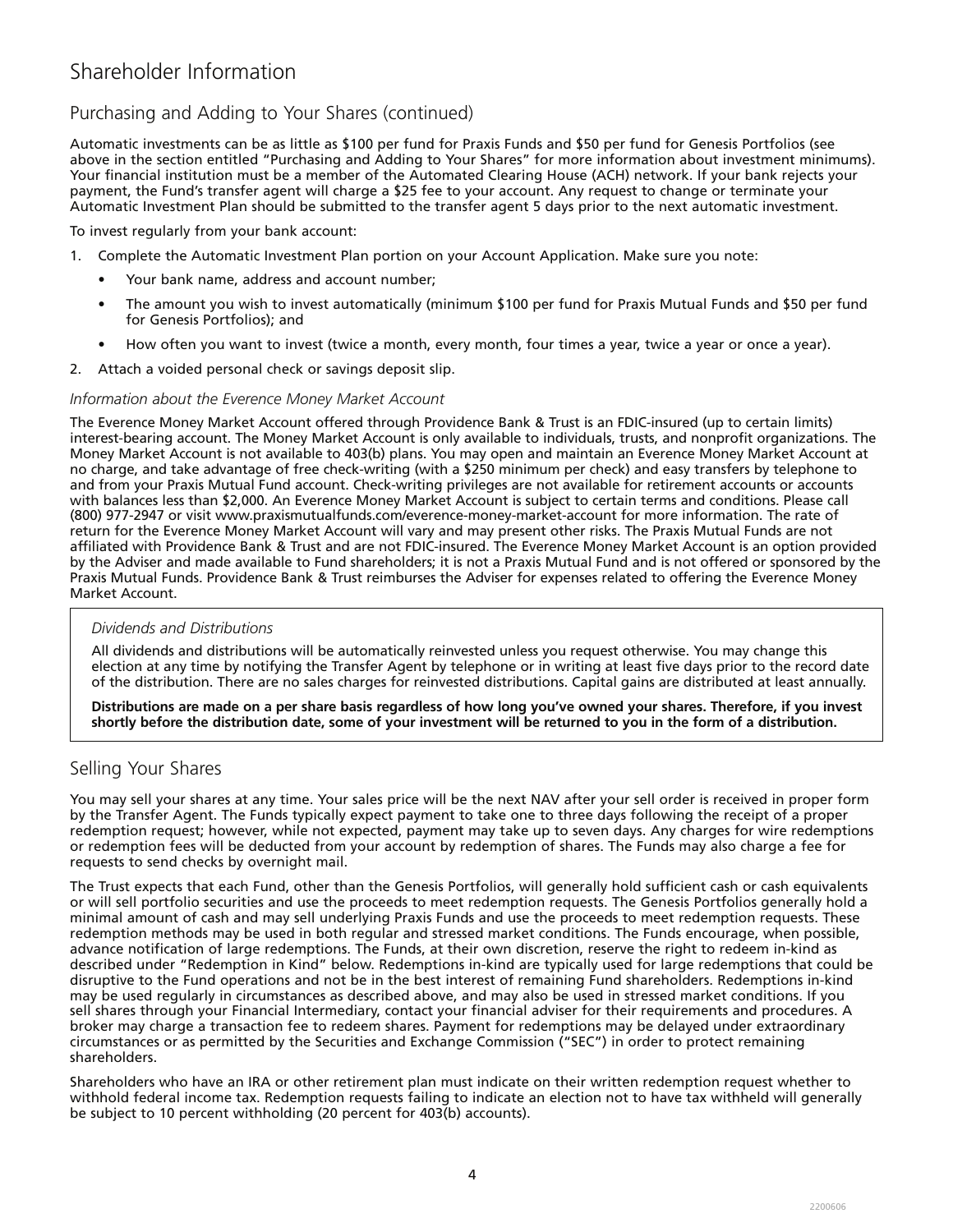## Selling Your Shares (continued)

### *Instructions for Selling Shares*

#### **By Telephone** (unless you have declined telephone sales privileges)

Call (800) 977-2947 between 8:30 a.m. and 7 p.m. Eastern Time, on days the Funds are open for business, with instructions as to how you wish to receive your funds (i.e., by mail, wire, electronic transfer). If an account has more than one owner or authorized person, the Fund will accept telephone instructions from any one owner or authorized person. Shares held in IRA and other retirement accounts may be redeemed by telephone. Investors will be asked whether to withhold taxes from any distribution. 2200606

The Funds have implemented procedures to ensure that telephone redemptions are only made by authorized shareholders. All telephone calls are recorded for your protection and you will be asked for information to verify your identity. Given these precautions, unless you have specifically indicated on your application that you do not want the telephone redemption feature, you may be responsible for any fraudulent telephone orders. If appropriate precautions have been taken, the Transfer Agent will not be liable for losses due to unauthorized transactions.

### **By mail**

- 1. Write a letter of instruction indicating:
	- Your Fund, Fund number and account number
	- Amount you wish to redeem
	- Address where your check should be sent
	- Account owner signature
- 2. Mail to:

Praxis Mutual Funds c/o U.S. Bank Global Fund Services P.O. Box 701 Milwaukee, WI 53201-0701.

The Funds do not consider the U.S. Postal Service or other independent delivery services to be its agents. Therefore, deposit in the mail or with such services, or receipt at U.S. Bank Global Fund Services post office box, of redemption requests does not constitute receipt by the Transfer Agent of the Fund. Receipt of redemption requests is based on when the order is received at the Transfer Agent's offices.

### **By Overnight Service**

Please call (800) 977-2947 for mailing instructions. Please see Selling Your Shares section for additional charges that may apply.

### **Internet Redemptions**

Unless the internet options were declined on the account application, investors may redeem shares through the internet. After your account is established, you may set up a user ID and password by logging onto www.praxismutualfunds.com. This will enable you to sell shares by having the redemption amount deposited to your bank account by electronic funds transfer via the ACH network. Your fund account must be set up with bank account instructions and your bank must be an ACH member. Some retirement accounts may not be eligible for internet redemptions.

The Funds employ procedures to confirm that transactions entered through the internet are genuine. These procedures include passwords, encryption and other precautions reasonably designed to protect the integrity, confidentiality and security of shareholder information. The Funds and the Transfer Agent will not be responsible for any loss, liability or expense for any fraudulent or unauthorized instructions entered via the internet.

### **Wire Transfer**

You must already have bank instructions established on your account.

Call (800) 977-2947 to request a wire transfer. If you call by 4 p.m. Eastern Time, your payment will normally be wired to your bank on the next business day. The Fund may charge a wire transfer fee.

*Note: Your financial institution may also charge a separate fee.*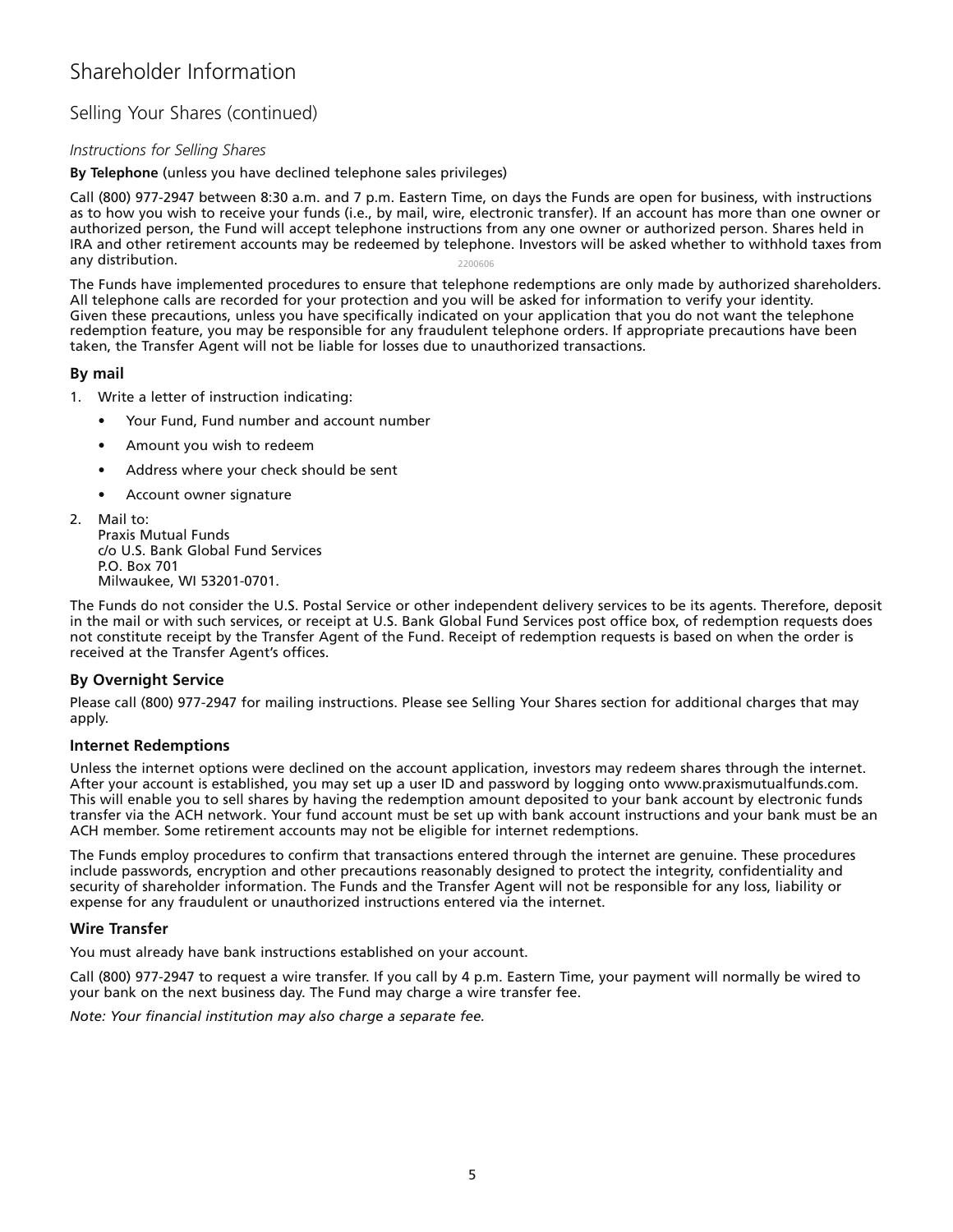## Selling Your Shares (continued)

### **Withdrawing Money from Your Fund Investment**

As a mutual fund shareholder, you are technically selling shares when you request a withdrawal in cash. This is known as redeeming shares or a redemption of shares. A redemption fee may apply to shares held less than 30 days. See "Market Timing and Excessive Trading — Redemption Fee" below.

### **Systematic Withdrawal Plan**

You may redeem your Praxis Class A shares through the Systematic Withdrawal Plan. Under the Plan, you may choose to receive a specified dollar amount, generated from the redemption of shares in your account, on a monthly, quarterly, semiannual or annual basis. Each payment should be a minimum of \$50. If you elect this method of redemption, the Fund will send a check to your address of record or will send the payment via electronic funds transfer through the ACH network, directly to your bank account.

For payment through the ACH network, your bank must be an ACH member and your bank account information must be maintained on your Fund account. This Program may be terminated at any time by the Funds. You may also elect to terminate your participation in this Plan at any time by contacting the Transfer Agent 5 days in advance of the next withdrawal.

A withdrawal under the Plan involves a redemption of shares and may result in a gain or loss for federal income tax purposes. In addition, if the amount withdrawn exceeds the dividends credited to your account, the account ultimately may be depleted.

### General Polices on Selling Your Shares

#### *Redemptions in Writing Required*

The following circumstances require that your request to sell shares be made in writing accompanied by an original signature guarantee to help protect against fraud. Signature guarantees will generally be accepted from domestic banks, brokers, dealers, credit unions, national securities exchanges, registered securities associations, clearing agencies and savings associations, as well as from participants in the NYSE Medallion Signature Program and the Securities Transfer Agents Medallion Program. A notary public is not an acceptable signature guarantor.

A signature guarantee, from either a Medallion program or a non-Medallion program member, is required in the following situations:

- If ownership is being changed on your account;
- When redemption proceeds are payable or sent to any person, address or bank account not on record;
- When a redemption request is received by the Transfer Agent and account address has changed within the last 30 calendar days; or
- For all redemptions in excess of \$50,000 from any shareholder account.

In addition to the situations described above, the Fund(s) and/or the Transfer Agent reserve the right to require a signature guarantee in other instances based on the circumstances relative to the particular situation. Non-financial transactions, including establishing or modifying certain services on an account, may require a signature guarantee, signature verification from a Signature Validation Program member, or other acceptable form of authentication from a financial institution source. The Funds reserve the right to waive any signature guarantee requirement at their discretion.

### *Redemptions within Seven Days of Shares Purchased by Check or Electronic Funds Transfer*

If any portion of the shares to be redeemed represents an investment made by check or electronic funds transfer through the ACH network, the Fund may delay the payment of the redemption proceeds until the Transfer Agent is reasonably satisfied that the purchase has been collected, which may take as long as seven days. Also, when the NYSE is closed (or when trading is restricted) for any reason other than its customary weekend or holiday closing or under any emergency circumstances, as determined by the Securities and Exchange Commission, the Fund may suspend redemptions or postpone payment of redemption proceeds.

### *Redemption in Kind*

The Funds reserve the right to make payments in securities rather than cash, known as "redemption in kind", for large redemptions. Redemptions in-kind are typically used to meet redemption requests that represent a large percentage of a fund's net assets in order to minimize the effects of transaction costs and realized gains/losses on the fund and its remaining shareholders. Each of the Funds has made an election pursuant to Rule 18f-1 under the Investment Company Act of 1940, as amended (the "1940 Act"). This election requires that the Funds redeem shares solely in cash up to the lesser of \$250,000 or 1 percent of the NAV of the Fund during any 90 day period for any one shareholder. If a Fund deems it advisable for the benefit of all remaining shareholders, a redemption in kind will consist of an approximate pro-rata slice of the Fund's securities equal in market value to your shares. The fund also reserves the right to provide individual securities or a representative basket of securities equal in market value to your shares. When you convert these securities to cash, you will pay brokerage charges.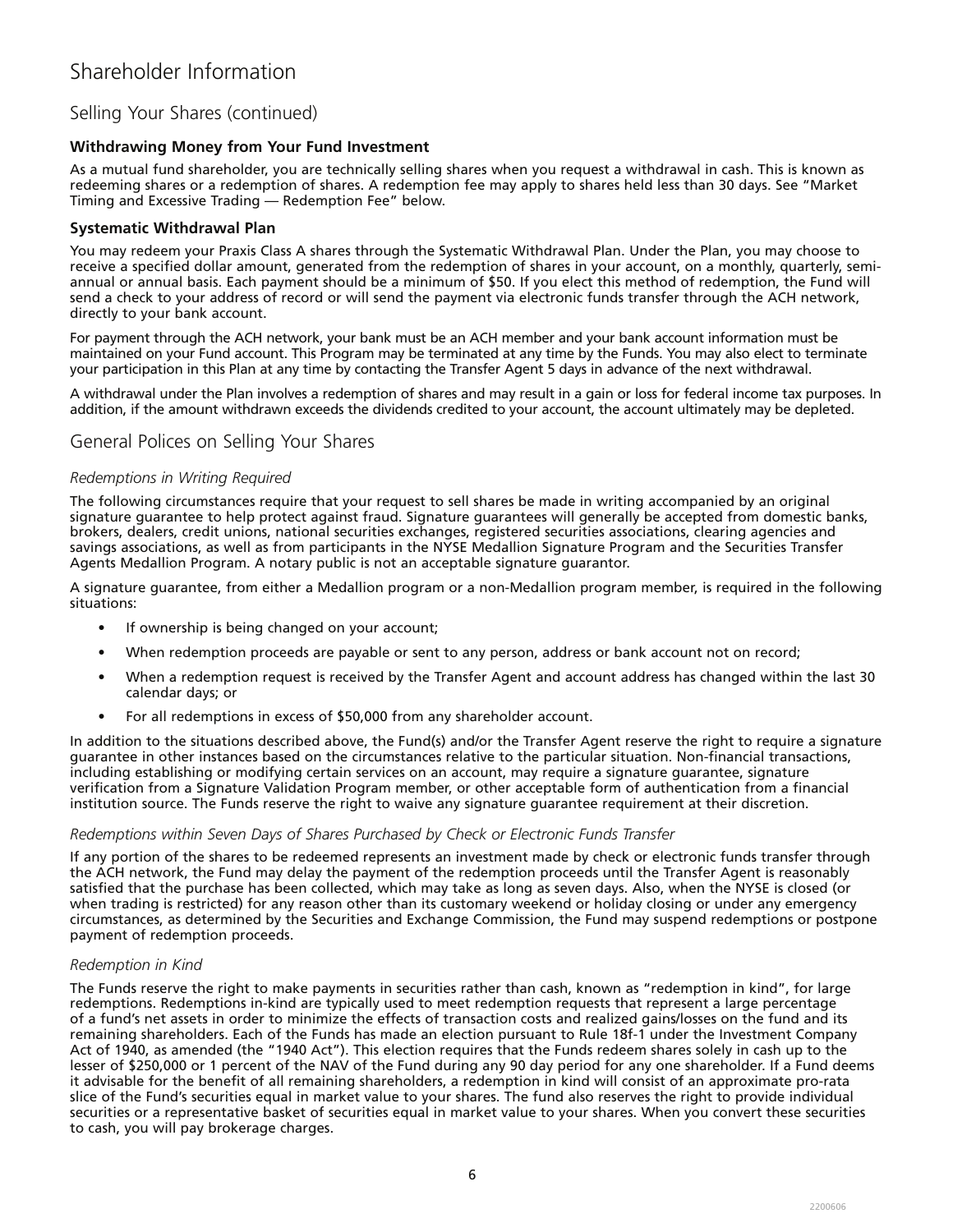## General Polices on Selling Your Shares (continued)

### *Undeliverable Dividend Distribution, Capital Gain and Redemption Checks*

If you elect to receive distributions and/or capital gains paid in cash, and the U.S. Postal Service cannot deliver the check, or if a check remains outstanding for 6 months, the Fund reserves the right to reinvest the distribution check in your account, at the Fund's current net asset value, and to reinvest all subsequent distributions.

### *Closing of Small Accounts*

**Class A Shares** — If your Praxis Fund account falls below \$2,500 for any reason, the Fund may ask you to increase your balance. If 45 days after notification your account balance is still below \$2,500, the Fund may close your account and send you the proceeds at the current NAV.

If your Praxis Genesis Portfolio account falls below \$1,000 for any reason, the Fund may ask you to increase your balance. If 45 days after notification your account balance is still below \$1,000, the Fund may close your account and send you the proceeds at the current NAV.

**Class I Shares** — If your Praxis Fund account falls below \$100,000 for any reason, the Fund may ask you to increase your balance. If 45 days after notification your account balance is still below \$100,000, the Fund may close your account and send you the proceeds at the current NAV.

### *Annual Account Fee*

If the value of your Praxis Class A shares account falls below \$5,000 for any reason, including market fluctuation, you may be subject to a \$25 annual fee on each of your accounts you own that have a balance below \$5,000. The annual account fee applies to both retirement and nonretirement accounts and may be assessed in all Praxis Funds, regardless of a Fund's minimum investment amount.

Example: You own the Praxis Value Index Fund and the Praxis Impact Bond Fund. Each Fund has a balance of \$2,500. Because both Funds have less than the required minimum balance, \$25 will be deducted from both the Praxis Value Index Fund and Praxis Impact Bond Fund. Consolidating your investments from these two Funds into one Fund would allow you to reach the minimum whereby no annual fee would be charged. You can also avoid this annual fee by exchanging your Funds into the Genesis Portfolios (see below).

If the value of your Praxis Genesis Portfolio account falls below \$1,000 for any reason, including market fluctuation, you may be subject to a \$25 annual account fee on each Portfolio you own that has a balance below \$1,000. The annual account fee applies to both retirement and nonretirement fund accounts and may be assessed on fund accounts in all Genesis Portfolios, regardless of a Fund's minimum investment amount. The fee will be waived for Genesis Portfolios, regardless of the account balance, in the following circumstances:

- You register for online access by visiting www.praxismutualfunds.com and elect to receive statements, reports, and other materials electronically, so long as that election remains in effect;
- Accounts that are set up with an active monthly automatic investment plan, so long as that plan remains in effect;
- Accounts held in 403(b), SIMPLE IRA and SEP-IRA plans that have had a transaction within the 12 months prior to the annual fee being charged.

The fee is collected by redeeming fund shares in the amount of \$25, is deducted from fund accounts in July each year and is used to contractually reduce the fee paid by the Funds to the Transfer Agent for its services.

Shares held through an omnibus account or wrap-fee program for which a Fund has waived investment minimums, accounts held through financial intermediaries, and accounts in the Everence Money Market are not subject to this fee. The Funds reserve the right to waive the annual account fee in certain situations at their discretion.

### *Lost Shareholders, Inactive Accounts and Unclaimed Property.*

It is important that the Funds maintain a correct address for each investor. An incorrect address may cause an investor's account statements and other mailings to be returned to the Funds. Based upon statutory requirements for returned mail, the Funds will attempt to locate the investor or rightful owner of the account. If the Funds are unable to locate the investor, they will determine whether the investor's account can legally be considered abandoned. Your mutual fund account may be transferred to the state government of your state of residence if no activity occurs within your account during the "inactivity period" specified in your state's abandoned property laws. The Funds are legally obligated to escheat (or transfer) abandoned property to the appropriate state's unclaimed property administrator in accordance with federal and state statutory requirements. The shareholder's last known address of record determines which state has jurisdiction. Please proactively contact the Transfer Agent toll-free at (800) 977-2947 at least annually to ensure your account remains in active status.

If you are a resident of the state of Texas, you may designate a representative to receive notifications that, due to inactivity, your mutual fund account assets may be delivered to the Texas Comptroller. Please contact the Transfer Agent if you wish to complete a Texas Designation of Representative form.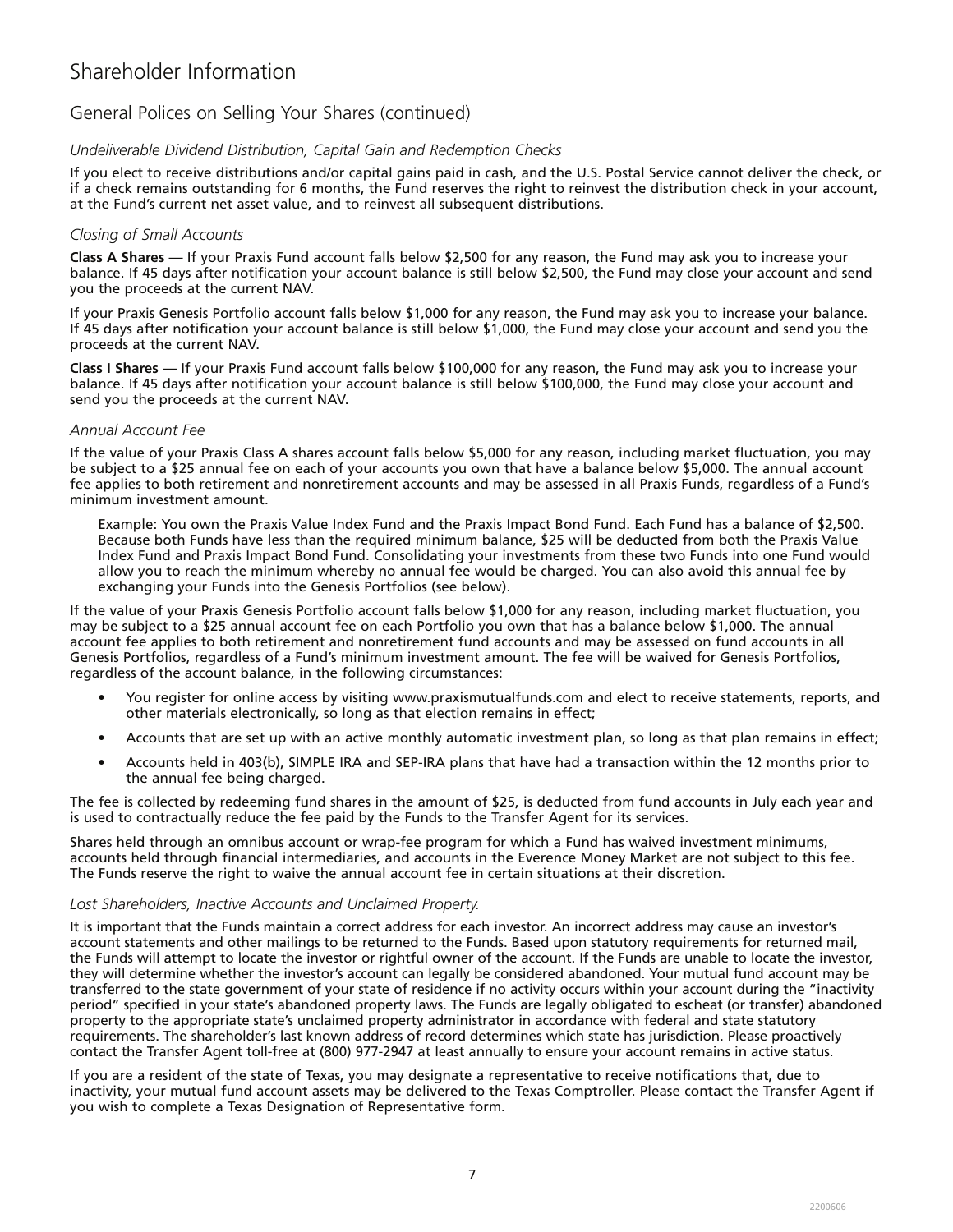## Market Timing and Excessive Trading

Market timing may interfere with the management of a Fund's portfolio and result in increased costs. The Funds do not accommodate market timers. On behalf of the Funds, the Board of Trustees has adopted policies and procedures to discourage short term trading or to compensate the Funds for costs associated with it. If the Funds believe, in their sole discretion, that an investor is engaged in excessive short-term trading or is otherwise engaged in market timing activity, the Funds may, with or without prior notice to the investor, reject further purchase orders from that investor, and the Funds disclaim responsibility for any consequent losses that the investor may incur. The Funds' response to any particular market timing activity will depend on the facts and circumstances of each case, such as the extent and duration of the market timing activity and the investor's trading history in the Funds.

### *Risks Presented by Excessive Trading Practices*

Parties engaged in market timing may use many techniques to seek to avoid detection. Despite the efforts of the Funds and their agents to prevent market timing, there is no guarantee that the Funds will be able to prevent all such practices. For example, the Funds receive purchase, exchange and redemption orders through financial intermediaries and cannot always reasonably detect market timing that may be facilitated by these intermediaries or by the use of omnibus account arrangements offered by these intermediaries to investors. Omnibus account arrangements typically aggregate the share ownership positions of multiple shareholders and often result in the Funds being unable to monitor the purchase, exchange and redemption activity of a particular shareholder. To the extent that the Funds and their agents are unable to curtail excessive trading practices in a Fund, those practices may interfere with the efficient management of the Fund's investment portfolio, and may, for example, cause the Fund to maintain a higher cash balance than it otherwise would have maintained or to experience higher portfolio turnover than it otherwise would have experienced. This could hinder performance and lead to increased brokerage and administration costs. Those increased costs would be borne by Fund shareholders.

For a Fund that invests significantly in foreign securities traded on markets that may close prior to when the Fund determines its NAV, excessive trading by certain shareholders may cause dilution in the value of Fund shares held by other shareholders. Each Fund has procedures designed to adjust closing market prices of foreign securities under certain circumstances to reflect what it determines to be the fair value of those securities at the time when the Fund determines its NAV, which are intended to mitigate this risk. To the extent that a Fund invests in securities that may trade infrequently, such as securities of smaller companies, it may be susceptible to market timing by investors who seek to exploit perceived price inefficiencies in the Fund's investments. This is commonly referred to as price arbitrage. In addition, the market for securities of smaller companies may at times show market momentum, in which positive or negative performance may continue for a period of time for reasons unrelated to the fundamentals of the issuer. Certain investors may seek to capture this momentum by trading frequently in the Fund's shares. Because securities of smaller companies may be less liquid than securities of larger companies, the Fund may be unable to purchase or sell investments at favorable prices in response to cash inflows or outflows caused by timing activity.

### *Redemption Fee*

The Fund will charge a redemption fee of 2 percent of the total redemption amount if you sell or exchange your shares after holding them for less than 30 days subject to certain exceptions and limitations described below. The Funds use the first-in, first-out (FIFO) method to determine the 30-day holding period. The fee will be limited to the extent that any shares that are not subject to the fee (e.g., shares acquired via a dividend reinvestment) are sold or exchanged first. The Funds are intended for long term investment. The redemption fee is paid directly to the Fund and is intended to discourage short-term trading in Fund shares and to compensate the Fund for costs associated with short-term investment in the Fund. The longest-held shares in your account will be exchanged or redeemed first.

This fee does not apply to:

- Minimum required distributions from retirement plan accounts for shareholders age 70 1/2 and older. The maximum amount subject to this waiver is based only upon the shareholder's Praxis retirement accounts.
- The return of an excess contribution or deferral amount from a retirement plan.
- Redemption for the reallocation of purchases received under a systematic investment plan for rebalancing purposes.
- Redemption by a discretionary platform for mutual fund wrap programs for rebalancing purposes.
- Redemption of shares to pay Fund or account fees.
- Shares acquired via dividend reinvestment.
- Shares held in retirement plans that are established as omnibus accounts or managed by a third-party administrator.
- Transfers and re-registrations of shares within the same Fund (including exchanges within the Funds).
- Shares sold through a systematic withdrawal plan, an automatic investment plan or non-discretionary rebalancing programs.
- Redemptions requested following the death or disability of the shareholder.
- Certain omnibus accounts where it is impractical to impose the fee.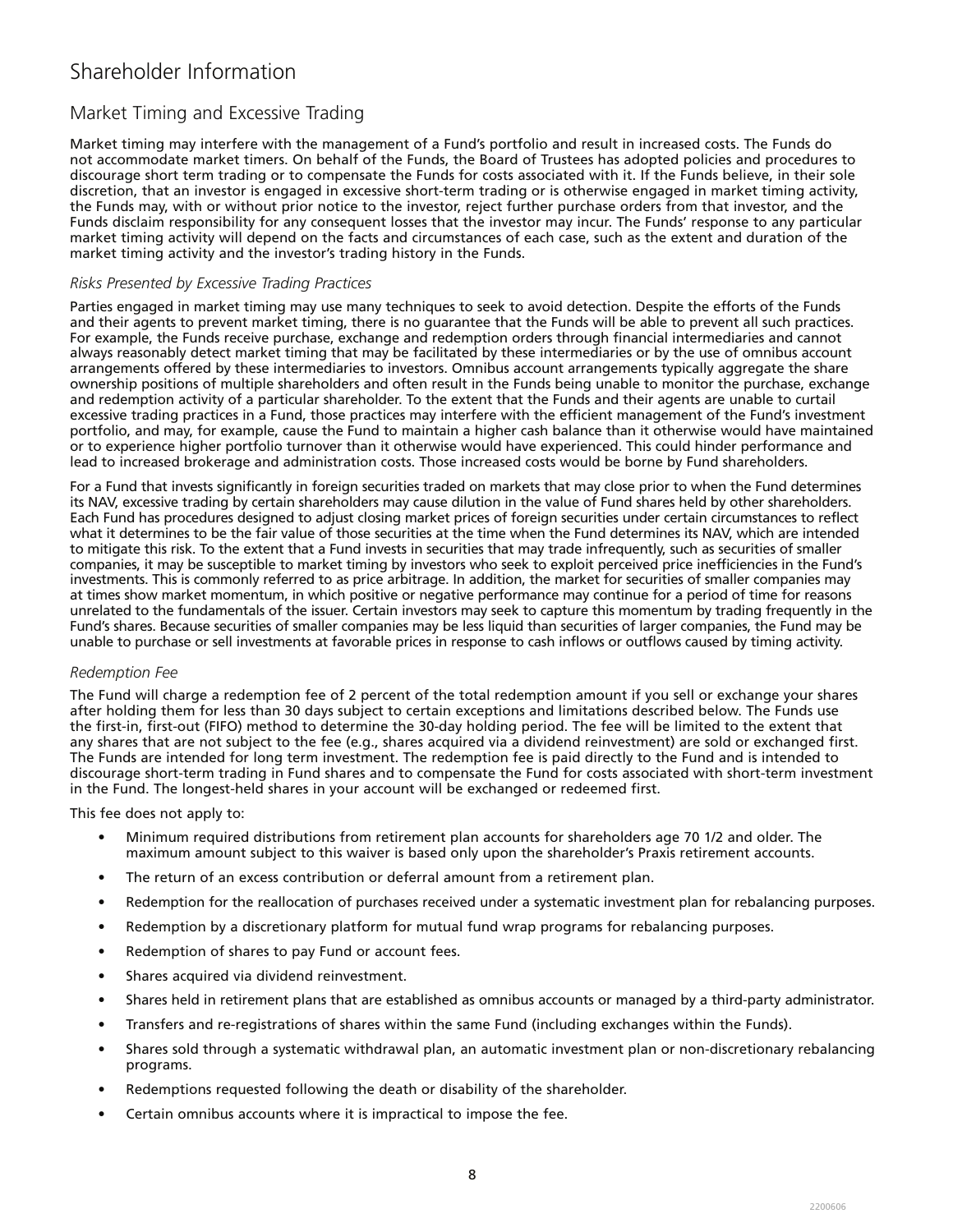## Market Timing and Excessive Trading (continued)

The Funds reserve the right to modify these exceptions or to waive the redemption fee.

### *Restriction and Rejection of Purchase or Exchange Orders*

The Funds reserve the right to restrict or reject, for any reason, and without any prior notice, any purchase or exchange order. The Funds reserve the right to delay, for up to one business day, the processing of exchange requests in the event that, in a Fund's judgment, such delay would be in the Fund's best interest, in which case, both the redemption and purchase will be processed at the conclusion of the delay period.

The Funds' policy imposing redemption fees generally applies to all investors. In accordance with Rule 22c-2 under the 1940 Act, the Funds have entered into information sharing agreements with financial intermediaries that are authorized to submit orders in nominee name on behalf of other parties. Under these agreements, a financial intermediary is obligated to: (1) adopt and enforce during the term of the agreement, a market-timing policy, the terms of which are acceptable to the Funds; (2) furnish the Funds, upon their request, with information regarding customer trading activities in shares of any of the Funds; and (3) enforce its market-timing policy with respect to customers identified by the Funds as having engaged in market timing. When information regarding transactions in any of the Funds' shares is requested by the Funds and such information is in the possession of a person that is itself a financial intermediary to a financial intermediary (an "indirect intermediary"), any financial intermediary with whom the Funds have an information sharing agreement is obligated to obtain transaction information from the indirect intermediary or, if directed by the Funds, to restrict or prohibit the indirect intermediary from purchasing shares of any of the Funds on behalf of other persons.

Financial intermediaries maintaining omnibus accounts with a Fund may impose market timing policies that are more restrictive than the market timing policy adopted by the Board of Trustees. For instance, these financial intermediaries may impose limits on the number of purchase and sale transactions that an investor may make over a set period of time and impose penalties for transactions in excess of those limits. Financial intermediaries also may exempt certain types of transactions from these limitations. If you purchased your shares through a financial intermediary, you should read carefully any materials provided by the financial intermediary together with this prospectus to fully understand the market timing policies applicable to you.

#### *Important Notice to Financial Intermediaries*

**The Funds require that you identify yourself if you are a financial intermediary that establishes omnibus accounts in the Funds for your customers. If you do not identify yourself and a Fund determines that you are a financial intermediary, the Fund has the right to refuse future purchases from you and will apply its Market Timing Policy to your account(s) or may close your account immediately and send you the proceeds computed at the current NAV.** 

### Distribution Arrangements/Sales Charges

This section describes the sales charges and fees you will pay as an investor in the Praxis Class A shares and ways to qualify for reduced sales charges. This prospectus, which includes sales load breakpoint information, is available on the Funds' website at www.praxismutualfunds.com. In addition, a description of such sales load breakpoints and ways to qualify for reduced sales charges is provided on the website.

Sales Charge (Load) Front-end sales charge; reduced sales charges available.(1) Distribution and Service (12b-1) Fee Subject to annual distribution and shareholder servicing fees of up to 0.50 percent of each Fund's total assets.(2)

*(1) You may incur a Contingent Deferred Sales Charge (CDSC) on shares redeemed within 2 years of a purchase of \$1 million or more.*

*(2) The Trustees have authorized the Funds to charge no more than 0.25 percent as a 12b-1 fee.*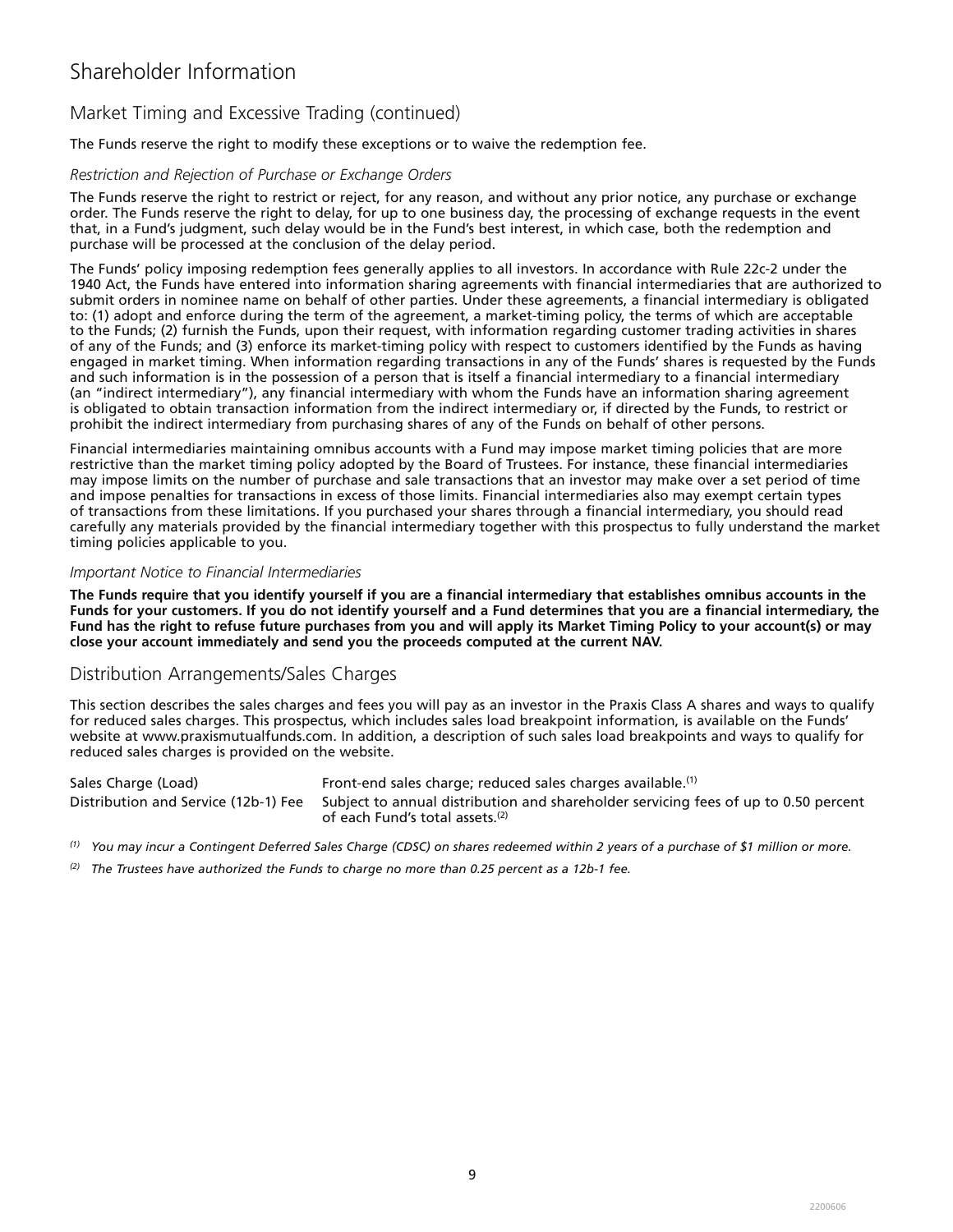## Distribution Arrangements/Sales Charges (continued)

### **Calculation of Sales Charges**

You may purchase Class A Shares at their public offering price which is equal to their NAV, plus a sales charge imposed at the time of purchase. Part of the money you invest will be used to pay the sales charge. The remainder is invested in Fund shares. The sales charge decreases with larger purchases. There is no sales charge on reinvested dividends and distributions. Because of rounding of the calculation in determining the sales charge, you may pay more or less than what is shown in the tables below.

The current sales charge rates for each of the Funds are as follows:

### **For the Impact Bond Fund**

| <b>Your Investment</b>              | <b>Sales Charge</b><br>as a % of<br><b>Offering Price</b> | <b>Sales Charge</b><br>as a % of<br><b>Your Net Investment</b> | <b>Dealer Allowance</b><br>as a % of<br><b>Offering Price</b> |
|-------------------------------------|-----------------------------------------------------------|----------------------------------------------------------------|---------------------------------------------------------------|
| Less than \$50,000                  | 3.75%                                                     | 3.90%                                                          | 3.25%                                                         |
| \$50,000 but less than \$100,000    | 3.25%                                                     | 3.36%                                                          | 2.75%                                                         |
| \$100,000 but less than \$250,000   | 2.75%                                                     | 2.83%                                                          | 2.25%                                                         |
| \$250,000 but less than \$500,000   | 2.00%                                                     | 2.04%                                                          | 1.50%                                                         |
| \$500,000 but less than \$1,000,000 | 1.00%                                                     | 1.01%                                                          | 0.50%                                                         |
| \$1,000,000 and above               | $0.00\%$                                                  | $0.00\%$                                                       | See below                                                     |

### **For the International Index Fund, the Value Index Fund, the Growth Index Fund, the Small Cap Index Fund, the Conservative Portfolio, the Balanced Portfolio, and the Growth Portfolio**

| <b>Your Investment</b>              | <b>Sales Charge</b><br>as a % of<br><b>Offering Price</b> | <b>Sales Charge</b><br>as a % of<br>Your Net Investment | <b>Dealer Allowance</b><br>as a % of<br><b>Offering Price</b> |
|-------------------------------------|-----------------------------------------------------------|---------------------------------------------------------|---------------------------------------------------------------|
| Less than $$50,000$                 | 5.25%                                                     | 5.54%                                                   | 4.75%                                                         |
| \$50,000 but less than \$100,000    | 4.00%                                                     | 4.17%                                                   | 3.50%                                                         |
| \$100,000 but less than \$250,000   | $3.00\%$                                                  | $3.09\%$                                                | 2.50%                                                         |
| \$250,000 but less than \$500,000   | 2.00%                                                     | 2.04%                                                   | 1.50%                                                         |
| \$500,000 but less than \$1,000,000 | 1.50%                                                     | 1.52%                                                   | 1.00%                                                         |
| \$1,000,000 and above               | $0.00\%$                                                  | $0.00\%$                                                | See below                                                     |

### **Sales Charge Reductions**

Reduced sales charges are available to shareholders with investments of \$50,000 or more. You may qualify for reduced sales charges under the following circumstances:

- *Rights of Accumulation ("ROA").* When the value of shares of any class you already own (excluding your Everence Money Market Account) plus the amount you invest reaches the amount needed to qualify for reduced sales charges, your added investment will qualify for the reduced sales charge. The value of the shares you already own is based on the current day's NAV. You can include purchases by, and accounts owned by, family household members at the same address (spouse and children under the age of 21). You will need to provide written instructions with respect to accounts that should be aggregated under this ROA.
- *Letter of Intent.* You may combine share purchases of any Fund (excluding your Everence Money Market Account) and receive the same sales charge as if all shares had been purchased at once by signing a Letter of Intent ("LOI"). Your individual purchases will be made at the applicable sales charge based on the amount you intend to invest over a 13-month period. Purchases resulting from the reinvestment of dividends and capital gains do not apply toward the fulfillment of the LOI. Your accumulated holdings (as described and calculated under "Rights of Accumulation" above) are eligible to be aggregated as of the start of the 13-month period and will be credited toward satisfying the LOI. Shares equal to 5 percent of the amount of the LOI will be held in escrow during the 13-month period. If, at the end of that time the total amount of purchases made is less than the amount intended, you will be required to pay the difference between the reduced sales charge and the sales charge applicable to the individual purchases had the LOI not been in effect. This amount will be obtained from the redemption of the escrowed shares. Any remaining escrowed shares will be released to you.

If you establish an LOI with the Praxis Mutual Funds you can aggregate your accounts as well as the accounts of your immediate family members at the same address (spouse and children under the age of 21). You will need to provide written instructions with respect to the other accounts whose purchases should be considered in fulfillment of the LOI.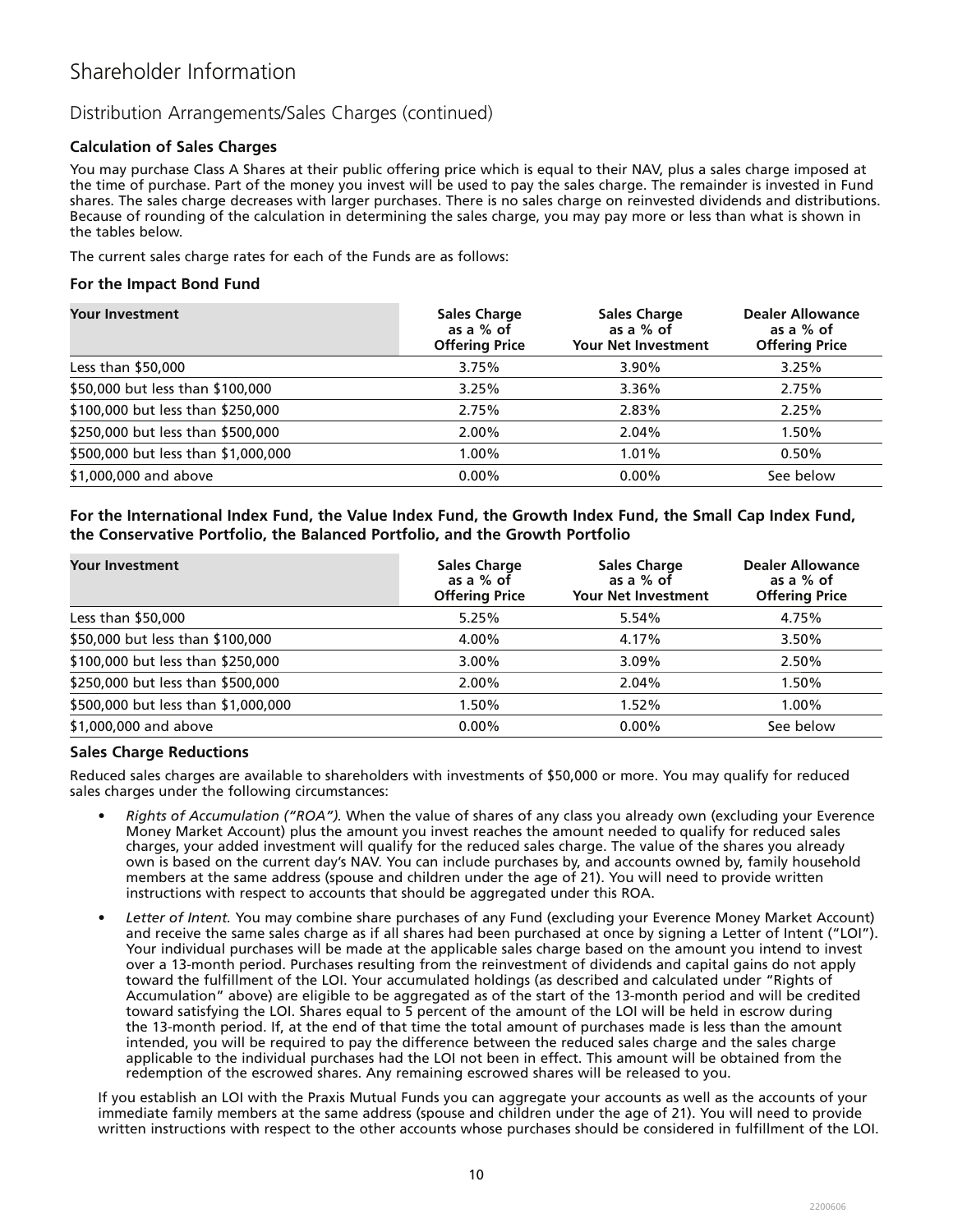### Distribution Arrangements/Sales Charges (continued)

Your first purchase of shares at a reduced sales charge under a LOI indicates acceptance of these terms.

**To obtain such discounts, it is necessary at the time of purchase for a shareholder to inform the Fund or financial intermediary of the existence of other accounts in which there are holdings eligible to be aggregated to meet these sales load breakpoints. If you do not inform the Fund that you are eligible for a discount, you may not receive a reduced sales charge to which you are entitled.** 

In addition to the breakpoint discount methods described above, the Funds reserve the right to reduce or waive sales charges under certain circumstances and for certain catego $\rm{r_{2}g_{666}^{ee}}$ f investors or to modify these waivers at any time.

### **403(b), SIMPLE IRA and SEP IRA**

**Participant accounts in a 403(b), SIMPLE individual retirement account ("IRA") or a SEP IRA plan are eligible to aggregate assets at the plan level to qualify for reduced Class A sales charges, provided that a group discount is requested. If a group discount is requested, assets in the 403(b), SIMPLE IRA and SEP IRA plan cannot also be used by participants to qualify for reduced sales charges in their individual accounts.**

### **Sales Charge Waivers**

The following qualify for waivers of front-end sales charges:

- 1. Current or retired Trustees of the Funds, officers, directors, employees and retired employees of the Adviser or any Sub- Adviser and the Adviser's or any Sub-Adviser's affiliates, and spouses and children under the age of 21 of each of the foregoing;
- 2. Employees or registered representatives (and their spouses and children under the age of 21, and their employed staff) of financial institutions or broker-dealers having agreements to sell Shares of the Funds;
- 3. All Everence Capital Management, Mennonite Foundation and Everence Trust Company investment advisory accounts and other affiliates of the Adviser;
- 4. Clients of financial intermediaries who (1) charge a management, consulting or other fee for their services; or (2) have entered into an agreement with the principal underwriter to offer Class A shares through a load-waived network or platform, or self-directed brokerage accounts that may or may not charge transaction fees to customers, and clients of such investment advisers or financial planners who place trades for their own accounts if the accounts are linked to the master account of such investment adviser or financial planner on the books and records of the broker or agent";
- 5. Employee benefit or retirement plans, other than employee benefit or retirement plans that purchase Class A Shares through brokerage relationships in which sales charges are customarily imposed;
- 6. Purchases through a broker-dealer or other financial intermediaries maintaining an omnibus account with the Funds, provided purchases are made by (a) registered investment advisers; or (b) retirement and deferred compensation plans and trusts used to fund those plans, including, but not limited to, those defined in Section 401, 403(b) or 457 of the Internal Revenue Code and "rabbi trusts";
- 7. Direct purchases of Class A shares by accounts where no financial intermediary is specified;
- 8. Class A shareholders who make a permitted direct transfer or rollover to a Praxis IRA from an employer-sponsored retirement plan previously invested in Praxis funds (applicable only to the portion previously invested in Praxis funds), provided that sufficient documentation is provided to the transfer agent of such transfer or rollover at the time of the account opening.
- 9. Purchases through a systematic reinvestment of capital gains and dividend distributions from other Praxis Funds.

Shareholders must notify the Funds either directly or through their broker-dealers AT THE TIME OF PURCHASE that they are entitled to a waiver of the sales charge. The waiver will be granted subject to confirmation of the investor's situation. Sales load waivers do not apply to any fees imposed on redemptions or exchanges. Please see the sections entitled "Selling Your Shares" and "Market Timing and Excessive Trading" for more information.

A financial intermediary may not, in accordance with its policies and procedures, offer one or more of the waiver categories described above and shareholders should consult their financial intermediary for more information. The Funds may eliminate, modify or add to the terms of these sales charge waivers at any time without providing advance notice to shareholders.

The Distributor may provide additional compensation to securities dealers in an amount up to 0.50 percent of the offering price of shares, as applicable, of the Funds for individual sales of \$1 million or above.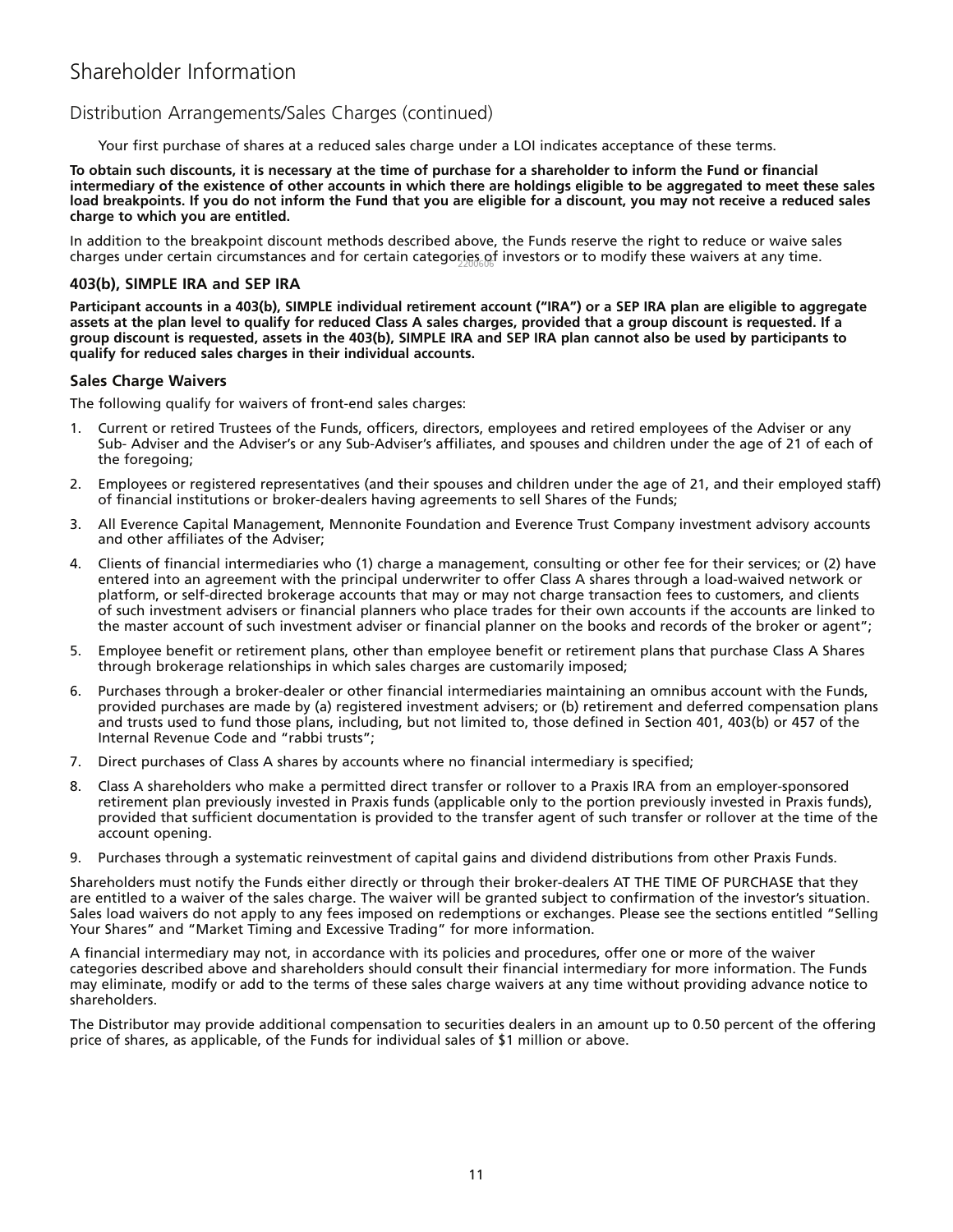## Distribution Arrangements/Sales Charges (continued)

### **Application of CDSC**

For purchases into the Class A shares of \$1 million or more and purchases into accounts with a value of more than \$1 million, regardless of amount, there is no initial sales charge. However, a Contingent Deferred Sales Charge (CDSC) of 0.50 percent will be charged on these shares if redeemed in the first year after purchase, and 0.25 percent if redeemed in the second year after purchase.

The CDSC for Class A shares is calculated based upon the original purchase cost or the current market value of the shares being sold, whichever is less. Because of rounding of the calculation in determining the CDSC, you may pay more or less than the indicated rate. Your CDSC holding period is based upon the anniversary of your purchase.

To keep your CDSC as low as possible, each time you request to sell shares we will first sell any shares in your account that carry no CDSC. If there are not enough of these to meet your request, we will sell those shares that have been held the long-est. There is no CDSC on shares acquired through reinvestment of dividends or capital gain distributions. However, any period of time you held shares in the Everence Money Market Account will not be counted for purposes of calculating the CDSC.

The CDSC for Class A shares is generally waived in the following cases:

- 1. Shares sold following the death or disability of a Shareholder. A Shareholder will be treated as disabled if he or she is unable to engage in any substantial gainful activity by reason of any medically determinable physical or mental impairment that can be expected to result in death or to be of long-continued and indefinite duration. The Shareholder must furnish proof of disability to the Funds;
- 2. To the extent the redemption represents a minimum required distribution from an Individual Retirement Account or other retirement plan;
- 3. To the extent the redemption is involuntary;
- 4. For redemptions where the Shareholder withdraws no more than 12 percent of the account value annually using the Systematic Withdrawal Plan feature, subject to the limitation set forth under "Systematic Withdrawal Plan", above;
- 5. Redemptions from 403(b), SIMPLE IRA or SEP IRA plans where assets are aggregated to qualify for reduced sales charges.

Shareholders must notify the Funds directly, AT THE TIME OF REDEMPTION, that they are entitled to a waiver of the CDSC. The waiver will be granted subject to confirmation of the investor's situation.

The Adviser, at its own expense and from its own legitimate profits, may provide compensation to dealers in connection with sales of Shares of a Fund. Shares sold subject to the waiver of the sales charges are not eligible for the payment of such compensation.

### *Additional Payments to Financial Intermediaries*

The Adviser and/or its affiliates may pay out of their own assets and legitimate profits compensation to broker-dealers and other persons for the sale and distribution and/or for the servicing of shares of the Funds. This compensation consists of payments over and above the sales charges (and any applicable Rule 12b-1 fees) and service fees paid by the Funds. This compensation may be made to supplement commissions re-allowed to dealers and may take the form of incentives for health benefits and deferred compensation. To earn incentives, the Adviser may combine Fund sales with sales of other products offered by the Adviser and/or its affiliates, including insurance products. In addition, the Adviser may make payments, in the form of intra-company payments, out of its own assets and legitimate profits and at no additional cost to the Funds or shareholders, to its affiliates in consideration of the assets invested in the Funds through that affiliate or ongoing shareholder services provided by that affiliate to shareholders.

The Adviser may also pay additional concessions, including de minimis non-cash promotional incentives, such as de minimis merchandise or trips, to broker/dealers employing registered representatives who have sold or are expected to sell a minimum dollar amount of shares of the Fund.

#### *Reinstatement Privilege*

You may, within 90 days of redemption, reinvest all or part of your sale proceeds by sending a written request and a check to the Fund. If the redemption proceeds were from the sale of your Praxis Fund shares, you can reinvest into shares of any Praxis Fund Class A with the same registration at the NAV next calculated after the Fund receives your request.

### *Distribution and Service (12b-1) Fees*

Class A Shares incur 12b-1 fees. 12b-1 fees compensate the Distributor and other dealers and investment representatives for services and expenses relating to the sale and distribution of the Funds' shares and/or for providing shareholder services. 12b-1 fees are paid from Fund assets on an on-going basis and may increase the cost of your investment. See "Fees and Expenses" tables for the Funds for additional information.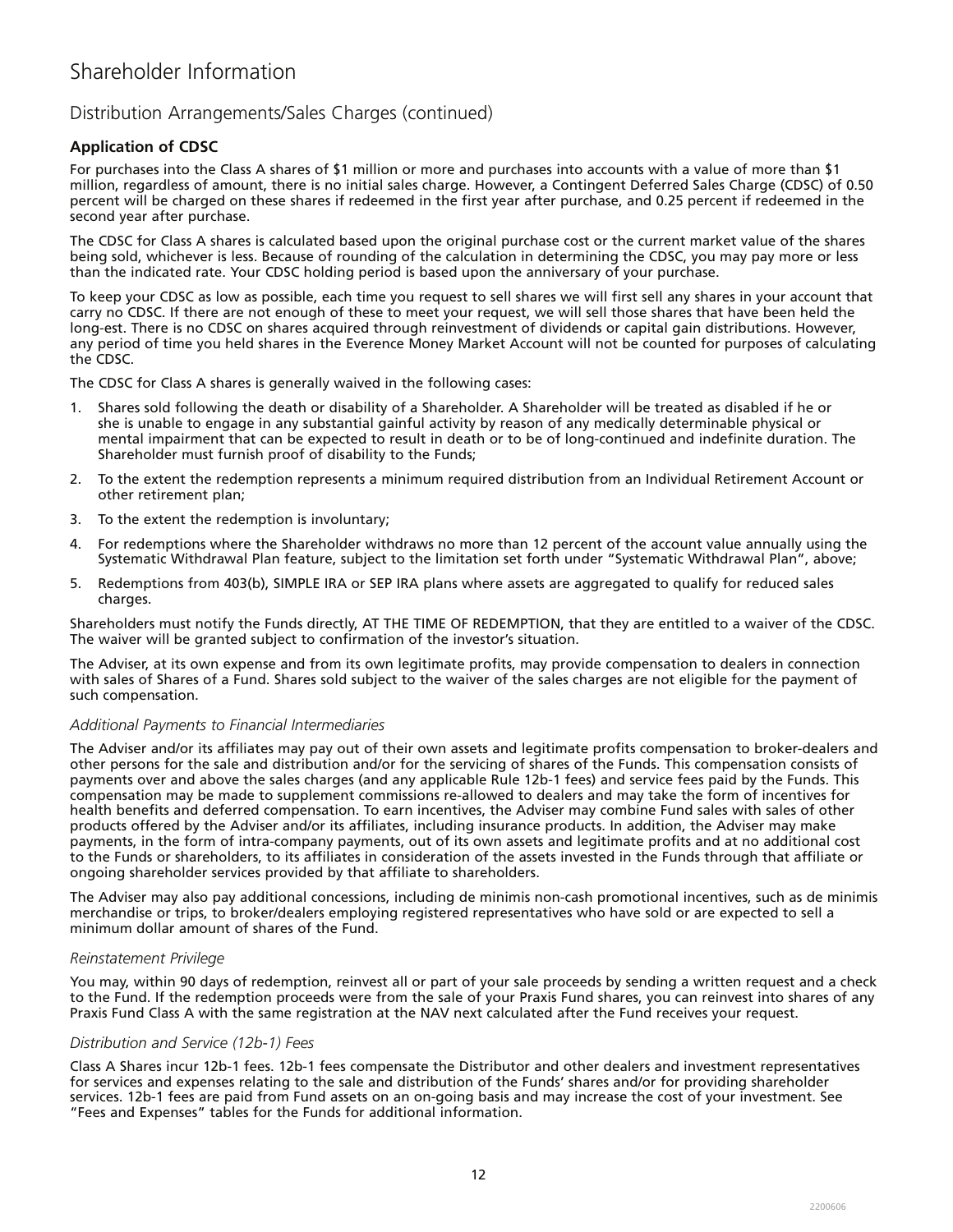## Distribution Arrangements/Sales Charges (continued)

The Rule 12b-1 Plan authorizes Class A shares to pay a 12b-1 fee of up to 0.50 percent of the average daily net assets of the applicable Fund, although the Board of Trustees has currently authorized payments not to exceed 0.25 percent. The Distributor may use up to 0.25 percent of the 12b-1 fee for shareholder servicing and for distribution.

Long-term shareholders may pay indirectly more than the equivalent of the maximum permitted front-end sales charge due to the recurring nature of 12b-1 distribution and service fees.

### Exchanging Your Shares

### *Instructions for Exchanging Shares*

You can exchange your shares in one Fund for the same class shares of another Fund, or into or from the Everence Money Market Account (for more information regarding the Everence Money Market Account see section entitled "Purchasing and Adding to Your Shares"), usually without paying additional sales charges (see "Notes on Exchanges" below), subject to eligibility requirements. Additionally, you can exchange your Class A shares of a particular fund for Class I shares of the same fund at relative net asset value, subject to the requirement as to minimum amount. These exchanges are not subject to a redemption fee. Please see the section entitled "Market Timing and Excessive Trading" and the heading regarding "Redemption Fee".

You must meet the minimum investment requirements for the Fund into which you are exchanging. Exchanges from one Fund to another generally are taxable. Exchanges may be made by sending a written request to Praxis Mutual Funds, c/o U.S. Bank Global Fund Services, P.O. Box 701, Milwaukee, WI 53201-0701, or by calling (800) 977-2947.

Please provide the following information:

- Your name and telephone number
- The exact name on your account
- Taxpayer Identification Number (usually your Social Security Number)
- Dollar value or number of shares to be exchanged
- The name of the Fund from which the exchange is to be made, the Fund number, and the account number
- The name of the Fund and the Fund number into which the exchange is being made. If this is an existing account, please provide the account number.

See "Selling your Shares" for important information about telephone transactions.

#### **Notes on Exchanges**

The registration and Tax Identification Numbers of the two accounts must be identical. The Exchange Privilege (including automatic exchanges) may be changed or eliminated at any time upon a 60-day notice to shareholders.

If you enter the Praxis Funds via the Everence Money Market Account and subsequently exchange to any Class A Fund, we will assess the sales charge that applies to the Fund. The Fund will charge a redemption fee of 2 percent if you exchange your shares after holding them for less than 30 days, subject to certain exceptions and limitations as described above. Be sure to read carefully the prospectus of any Fund into which you wish to exchange shares.

### **Electronic Delivery of Prospectuses and Shareholder Reports**

You may request electronic delivery of Fund prospectuses and annual and semi-annual reports by calling the Funds at (800) 977-2947 or enrolling online at www.praxismutualfunds.com.

#### **Combined General Mailings (Householding)**

Multiple accounts held directly with Praxis that have the same Social Security Number will receive one mailing per household of information such as prospectuses, semi-annual and annual reports. Call Praxis at (800) 977-2947 to request further grouping of accounts to receive fewer mailings, or to request that each account still receive a separate mailing.

### Directed Dividends

A shareholder with an account having a current market value of at least \$5,000 may elect to have all income dividends and capital gains distributions from a Fund reinvested in one of the other Funds (provided the other Fund is maintained at its minimum required balance). The entire directed dividend (100 percent) must be reinvested into the other Fund if this option is chosen. This option is available only to the same shareholder involving Funds with the same shareholder registration.

The Directed Dividend Option may be modified or terminated by the Funds at any time after notice to the participating shareholders. Participation in the Directed Dividend Option may be terminated or changed by the shareholder at any time by writing the Funds.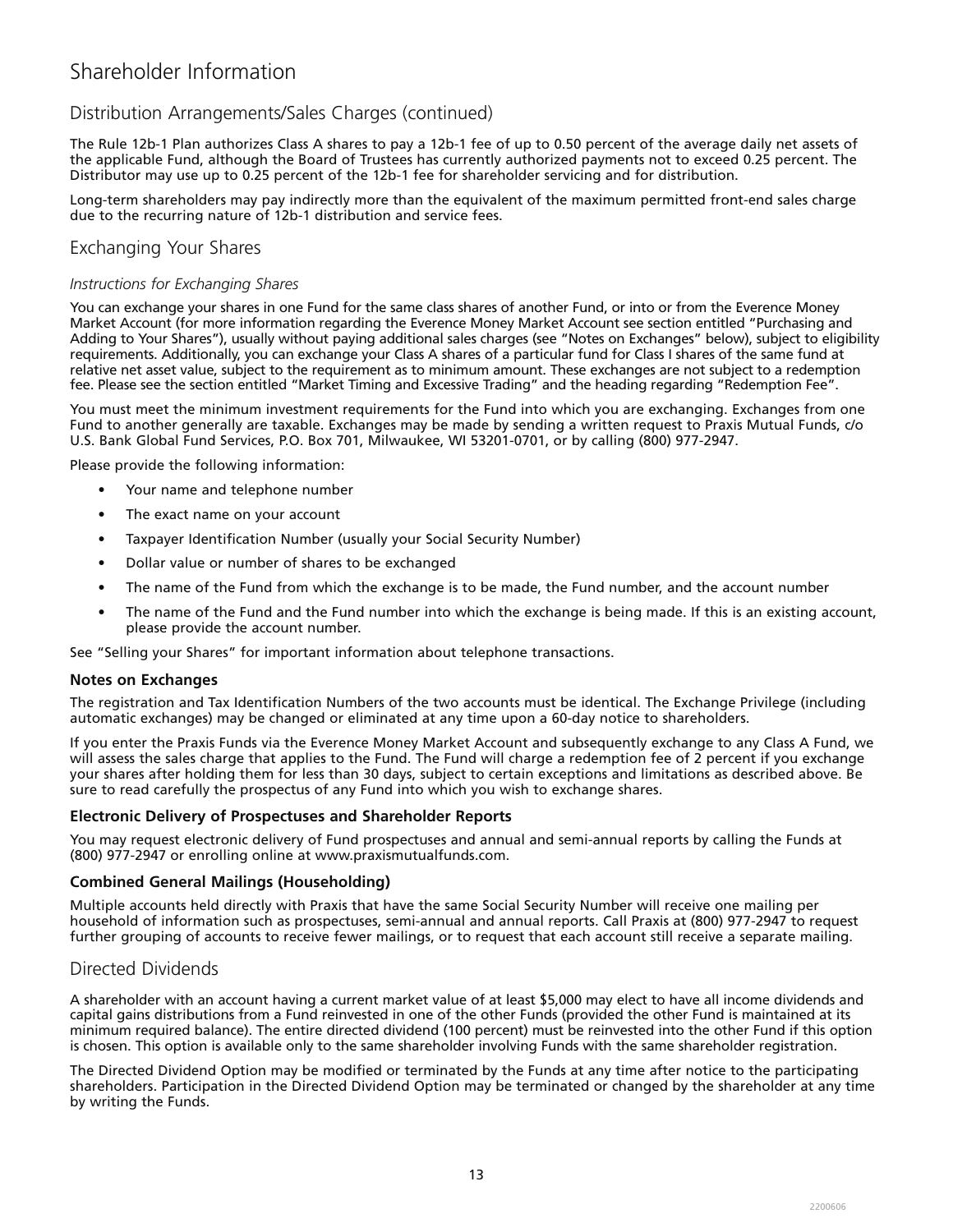## Automatic Voluntary Charitable Contributions to the Everence Foundation

The Everence Foundation, an affiliate of Everence, was organized as a not-for-profit, public foundation in 1952 and received 501(c)(3) tax status in 1953. The Foundation's primary purposes are to facilitate the missions of church institutions through a wide range of planned giving and asset management services, and to provide stewardship education seminars in church and other settings.

In keeping with the Stewardship Investing objectives of the Funds, Fund shareholders may elect to make automatic, voluntary contributions of all or a percentage of their income dividends and/or capital gains to the Foundation. To make such an election, shareholders must elect to receive income dividends and/or capital gain distributions in cash.

Shareholders may indicate their desire to contribute by completing the appropriate section of the account application regarding dividend elections. To qualify for the automatic charitable contributions plan, shareholders are required to maintain a minimum balance of \$10,000 in the account from which voluntary contributions are made.

The Foundation will manage contributions received from shareholders in the Foundation's "Donor Advised Fund", under current operating procedures. A shareholder may advise the Foundation, with respect to their contributions, as to the recipient of their donation and the possible timing and amounts of distributions. The Donor Advised Fund has a minimum distribution amount of \$100 and requires a minimum balance of \$1,000 at all times. The Foundation retains legal and equitable control of the Donor Advised Fund and follows a published list of guidelines when determining whether to make a distribution. Shareholders with an account balance under \$10,000 may also participate in The Mennonite Foundation Donor Advised Fund by making contributions directly to the Foundation.

Contributions to the Foundation are charitable contributions and, subject to tax law limitations, are tax-deductible as an itemized deduction on the tax return of the contributor. Shareholders who contribute to the Foundation will receive an annual report of Foundation activities during the year.

The directors of the Foundation serve in a voluntary capacity and are not paid directly or indirectly for their service to the Foundation, except for expenses associated with directors' meetings. The Foundation and the Adviser have certain officers in common. In addition, certain officers of the Foundation also serve on the Board of Directors for the Adviser.

You may obtain additional information, including the operating procedures of the Donor Advised Fund, by writing to The Everence Foundation, 1110 N. Main Street, Goshen, Indiana, 46528.

## Charitable Gift Option

The charitable gift option allows certain shareholders of the Funds to designate all or any portion of their accounts to automatically be transferred to a church or charitable organization at the death of the shareholder. To participate in the charitable gift option, shareholders should call (800) 977-2947 for more information and to receive the necessary enrollment forms. For a shareholder to change the charitable gift option instructions or to discontinue the feature, a written request must be sent to the Funds. It shall be the responsibility of the shareholder to ascertain the tax-exempt qualification of a receiving organization. Neither the Funds, the Adviser, nor the Distributor will verify the qualifications of any receiving organizations or issue any charitable receipts. An investor should consult with his or her own tax counsel and estate planner as to the availability and tax and probate consequences of this feature of the Funds under applicable state or federal law.

### Dividends, Distributions and Taxes

Any income a Fund receives is paid out, less expenses, in the form of dividends to its shareholders. Income dividends on the International Index Fund, the Value Index Fund, the Growth Index Fund and the Small Cap Index Fund are usually paid annually. Income dividends on the Impact Bond Fund are usually paid monthly. To the extent the Genesis Portfolios invest in the International Index Fund, the Value Index Fund, the Growth Index Fund and the Small Cap Index Fund and receive dividends, they will be paid annually. To the extent the Genesis Portfolios invest in the Impact Bond Fund and receive dividends, they will be paid monthly. Capital gains, if any, for all Funds are distributed at least annually.

A redemption or exchange of shares is considered a sale, and capital gains from any sale or exchange may be subject to applicable taxes. Generally, any such capital gains will be long-term or short-term depending on whether the holding period for the shares exceeds one year, except that any loss realized on shares held for six months or less will be treated as a longterm capital loss to the extent of any long-term capital gain dividends that were received on the shares. Additionally, any loss realized on a sale or exchange of shares of a Fund may be disallowed under the "wash sale" rules to the extent the shares disposed of are replaced with other shares of the Fund within a period of 61 days beginning 30 days before and ending 30 days after the date of disposition. If disallowed, the loss will be reflected in an adjustment to the basis of the shares acquired.

The Funds (or their administrative agents) are required to report to the IRS and furnish to shareholders the cost basis information for sale transactions of shares purchased on or after January 1, 2012. Shareholders may elect to have one of several cost basis methods applied to their account when calculating the cost basis of shares sold, including average cost, first-in, first-out or some other specific identification method. Unless you instruct otherwise, the Funds will use average cost as their default cost basis method. Shareholders should consult with their tax advisors to determine the best cost basis method for their tax situation. Shareholders that hold their shares through a financial intermediary should contact such financial intermediary with respect to reporting of cost basis and available elections for their accounts.